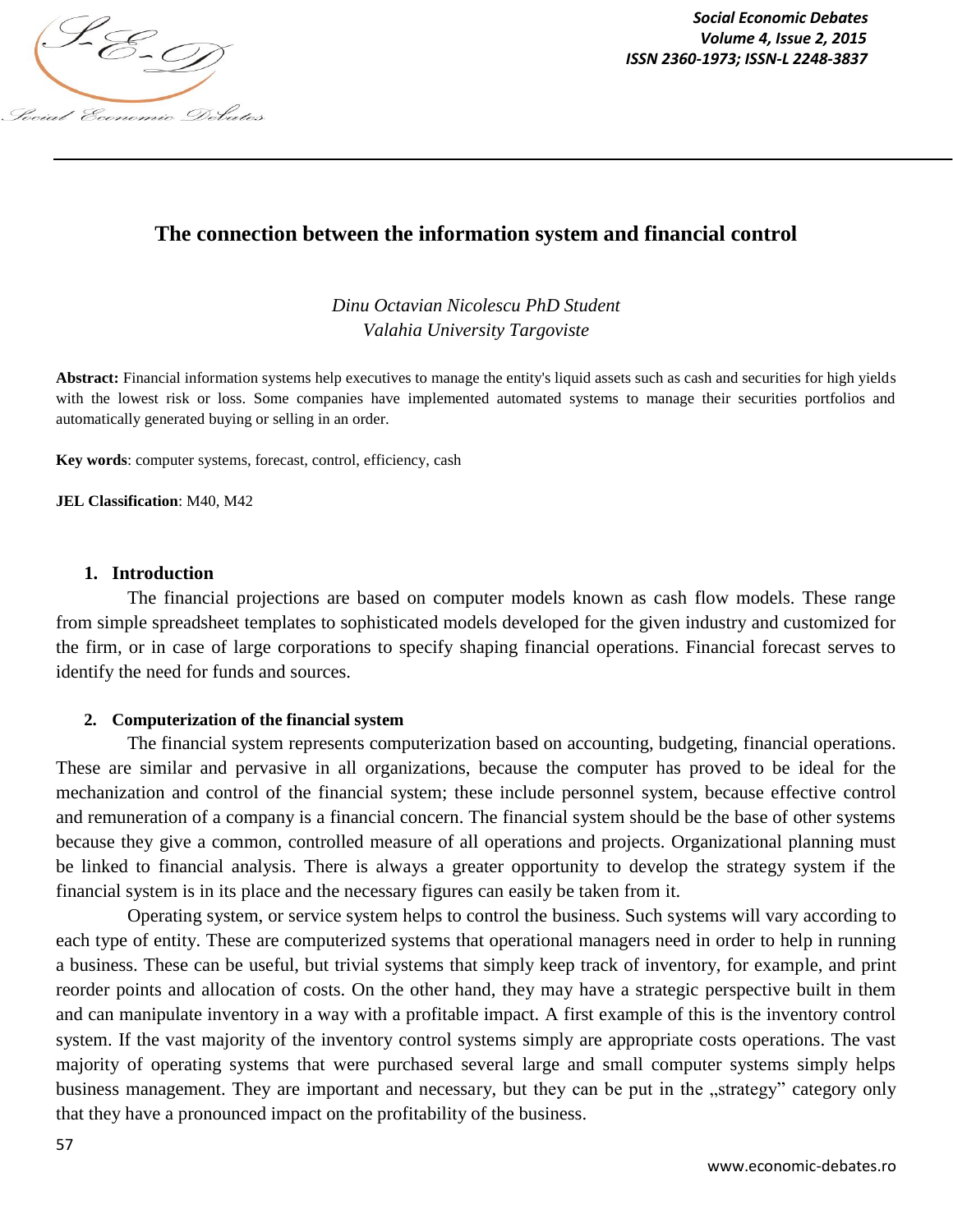The strategic system is the one that links to strategy and business. Studies conclude that the computer is a system in which there are developed new business strategies made using information technology. They may be systems where the new computer technology was made available on the market and entrepreneurial planned by the way new capabilities can quickly gain a competitive advantage. They may be systems in which staff from operational management and information services for people use brainstorming to business problems, which have realized that a new competitive development is possible when calculation methods are applied in a new manner. There is a general agreement that the strategic system is the information system that can use and gain a competitive advantage.

Almost any system of data processing can be called "strategic" if there are aligned coomputer strategies with the business strategies of the entity, there is close cooperation in its development, between information services of people in business and operational managers. There should be an explicit link between the organization's business plan and the system of plans, enabling better support for goals and objectives of the organization, and for control in managing computer systems.

Many organizations which have done substantial work with computers since the 1950s have long used the term "strategic planning" for any computer developments that will directly affect their activities. They are not taken into account in the budget and they are not annually planned. They are definitely included in the strategic planning of any information system, which will be used by operational management to perform more profitable business.

The strategic system represents information service about resources and opportunities in strategic business, where computer systems will have an impact on operations and products in business. Planning for strategic systems is not defined by the calendar cycles or by reporting of routine. It is defined by the necessary effort in order to have an impact on the competitive environment and on the strategy of a company when the leadership wants to move with the business idea.

#### **3. Informational system, a way to track and update financial data**

The presence of information system generally relates to the field of management, of databases, but more particularly, to a system and a method for tracking and updating data on financial transactions.

Most consumers use negotiable tools such as personal checks to pay for goods and / or desired services. A book of checks typically provides a group of sequentially related controls and a register for recording the number of the beneficiary's control, time and information about the amount of checks used.

Timely in tracking available funds, the check book register doesn't provide any information regarding the budget objectives, the way of applying controls to certain budget elements and to similar objectives of financial management.

Financial management is seen as a necessary task that must be performed by each entity. Financial management is viewed as a necessary task to be performed by each entity. Unfortunately, there are several ways to spend financial resources, these necessary expenses from different periods of the year, and expenses that occur periodically with variable billing amounts, not being often possible consistent strategies for financial

Social Economic Debates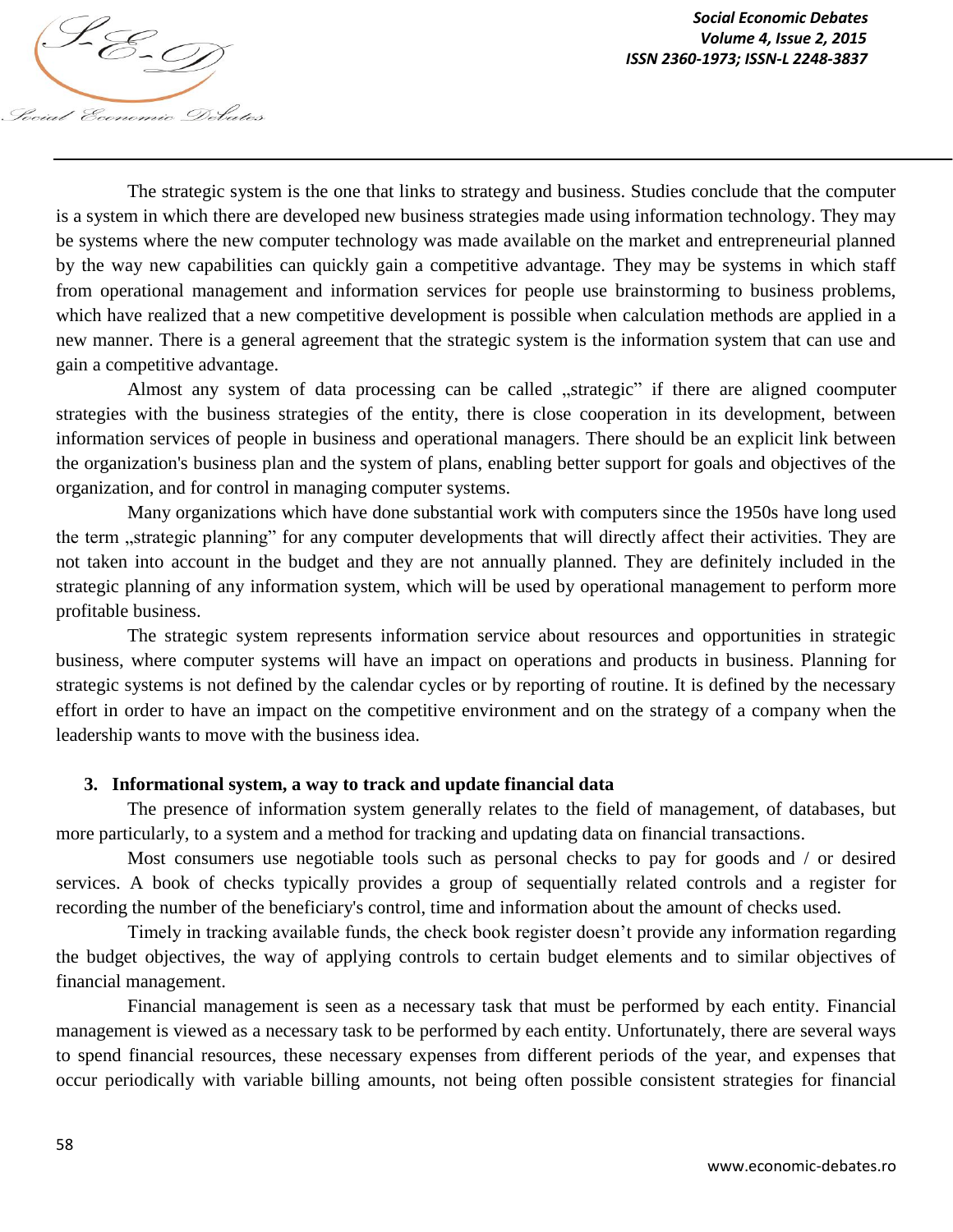

management. It would therefore be desirable to provide a system and method slightly simplified on data manipulation and implementing appropriate tasks for the financial management.

Financial Management through the information system, accumulates and analyzes financial data in order to make good organizational decisions to conduct a business<sup>1</sup>. The basic objective of the system of financial information is to help the entity to meet its financial obligations, with a safety margin determined by accounting, operational statements, capital budgets, work reports, capital forecast, cash flow and various analysis reports.

Financial data evaluation can be performed by ratio analysis and planned financial modeling . Financial planning and projections are facilitated if a decision support system (DSS) is used in combination with financial results.

If the financial control is efficient in conducting a business, should regularly review actual performance data and compare them with the financial plan, an easy way is to compare budgets by analysis. Usually, only a few numbers must be monitored regularly to achieve effective control, using a spreadsheet to help with all the requirements necessary for the analysis.

Having a suitable management information system (MIS), it is a prerequisite for effective monitoring. Although deterrence may announce a management information system can be extremely simple. An MIS is simply a set of procedures established by management and staff to ensure that data on business are quickly and efficiently collected, recorded, reported and evaluated. This information is then used to verify progress in the business and to effectively control through key elements, the majority of small businesses.

Any economic entity has a computerized accounting and relatively simple spreadsheets to record data and to present them in an easy to understand format. But it takes discipline to ensure that data are collected, in good condition.

Information management system is effective when it ensures only monitoring a small number of digits to ensure achievement of strategic and operational objectives that we set through business. If other people need to see the numbers, to ensure that financial control system is successful, the figures should be available in real time until the end of the month.

# **4. Advantages and disadvantages of the information technology**

| <b>Some</b>                                                                                        | advantages of the information Some disadvantages of the information                              |
|----------------------------------------------------------------------------------------------------|--------------------------------------------------------------------------------------------------|
| technology                                                                                         | technology                                                                                       |
| <b>Globalization</b> - IT has not only brought the $\vert$ <b>Unemployment</b> - while information |                                                                                                  |
| world closer together, but allowed the global technology can be simplified business process        |                                                                                                  |
| economy to become a single interdependent                                                          | created also lead to job layoffs. This means                                                     |
|                                                                                                    | system. This means that not only you can share   that a lot of lower and middle jobs have caused |

<sup>&</sup>lt;sup>1</sup>Information Systems Management Financiar

 $\overline{a}$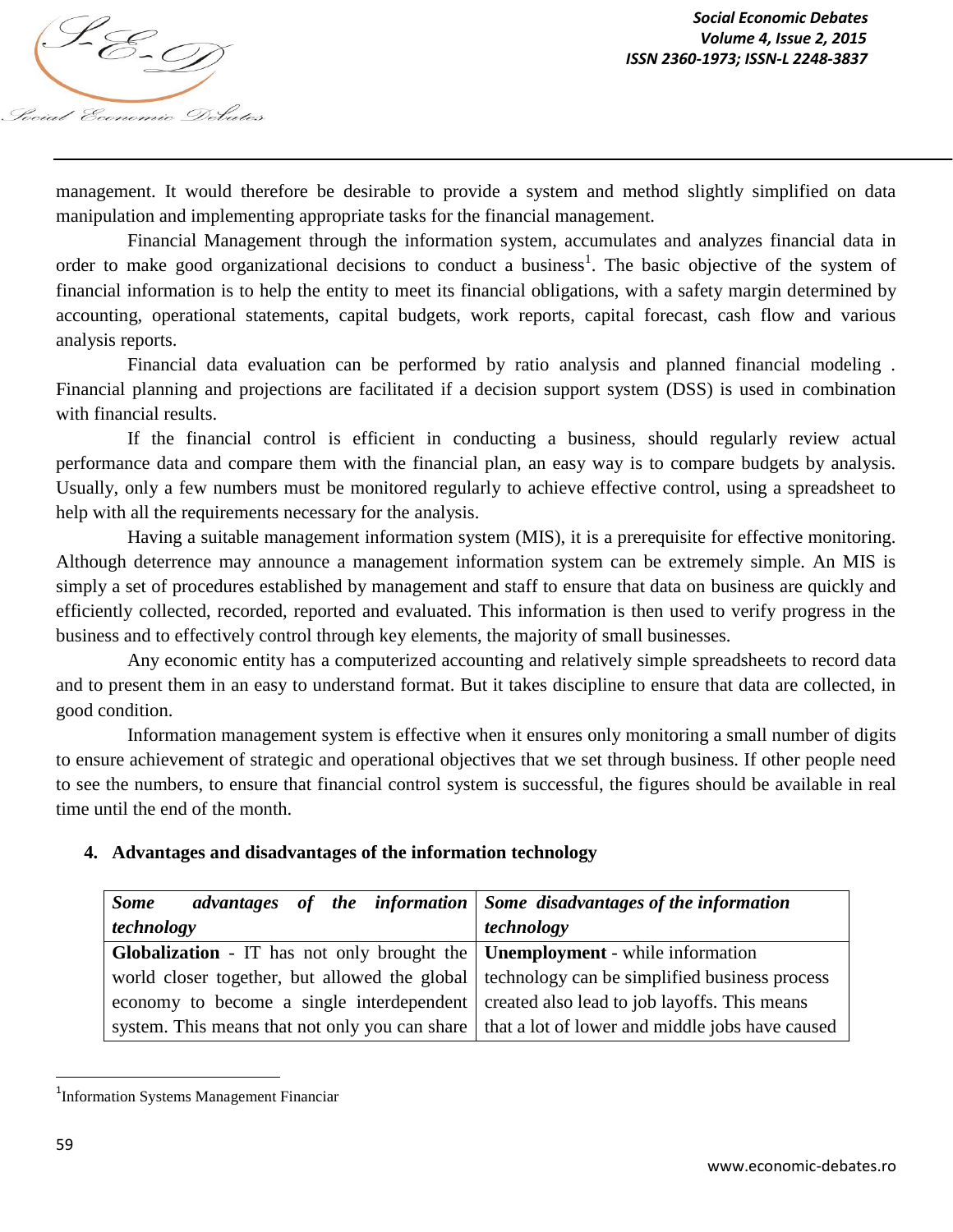

*Social Economic Debates ISSN 2360-1973; ISSN-L 2248-3837*

| information quickly and efficiently, but you          | unemployment for many people.                   |
|-------------------------------------------------------|-------------------------------------------------|
| can also reduce the barriers of language and          | Privatization - information technology can be   |
| geographical borders. The world has become a          | made for a faster, easier and more convenient   |
| global state using information technology that        | communication to buy in conditions of           |
| allows countries like Chile<br>and<br>Japan,          | confidentiality.                                |
| separated not only by distance but also by            | Lack of job security - Industry experts believe |
| language to put into action ideas and to              | that the internet has made job security a       |
| exchange information between them.                    | problem caused by the large technology          |
| Communication<br>$\mathbb{L}$<br>information<br>using | development, felt every day. This means that    |
| technology, communication has also become             | staff needs to adopt a lifelong learning manner |
| cheaper, faster, and more efficient.                  | in order to be sure about keeping the job.      |
| Reducing the cultural gap - information               |                                                 |
| technology has helped reduce the cultural gap,        |                                                 |
| helping people from different cultures to             |                                                 |
| communicate with each other. It has facilitated       |                                                 |
| the exchange of views and ideas, so that it has       |                                                 |
| led to raising awareness and reducing operating       |                                                 |
| expenses.                                             |                                                 |
| Time - It made it possible for companies to be        |                                                 |
| open 24 hours across the globe. This means a          |                                                 |
| business that can be opened anytime and               |                                                 |
| anywhere, making purchases from different             |                                                 |
| countries much easier and more convenient.            |                                                 |
| This also means that we can have goods                |                                                 |
| delivered right to our door.                          |                                                 |
| Creating new jobs- probably the best                  |                                                 |
| offered<br>the<br>advantage<br>by<br>information      |                                                 |
| technology is creating new and interesting            |                                                 |
| jobs. Programmers who analyze systems,                |                                                 |
| softwares, hardwares of developers and web            |                                                 |
| designers are just some of the numerous new           |                                                 |
| jobs brought by IT.                                   |                                                 |
|                                                       |                                                 |